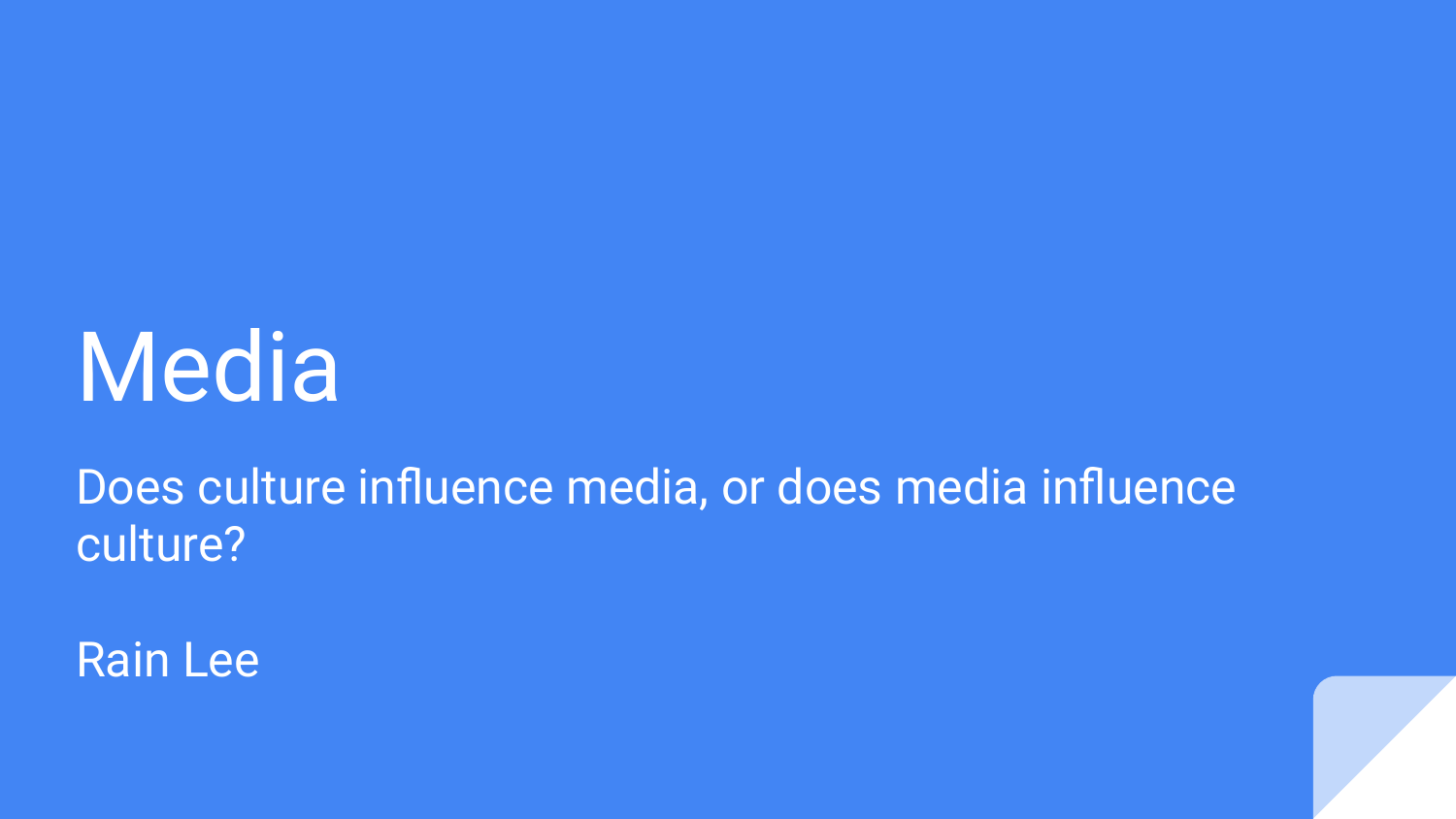#### Media: Advertisement

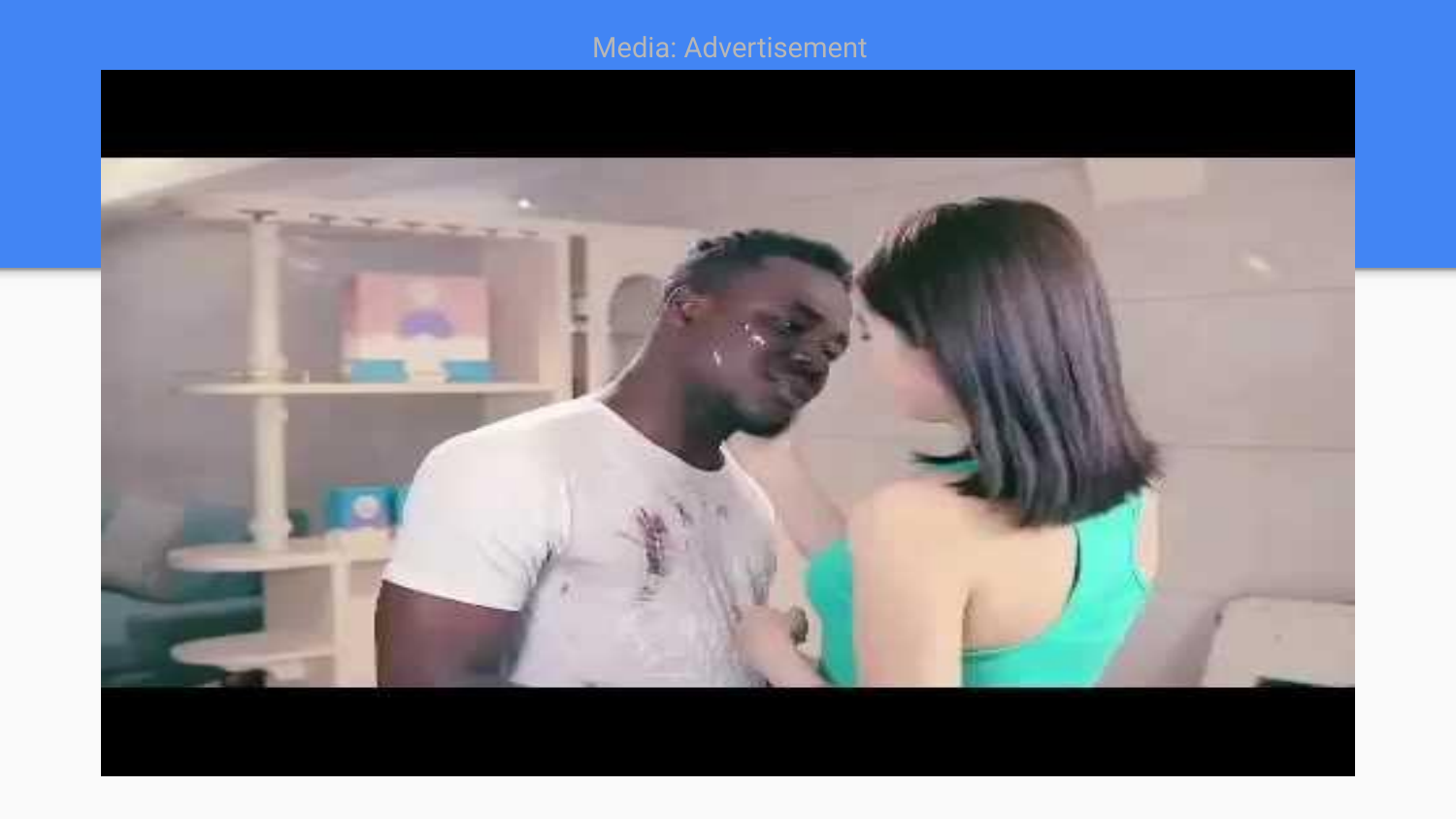#### **Contents**

- 1. Who is the intended audience?
- 2. How effective is it, and how is it effective?
- 3. What is its purpose?
- 4. What is its message?
- 5. What needs does it satisfy?
- 6. Why is it biased?
- 7. Can it be misinterpreted?

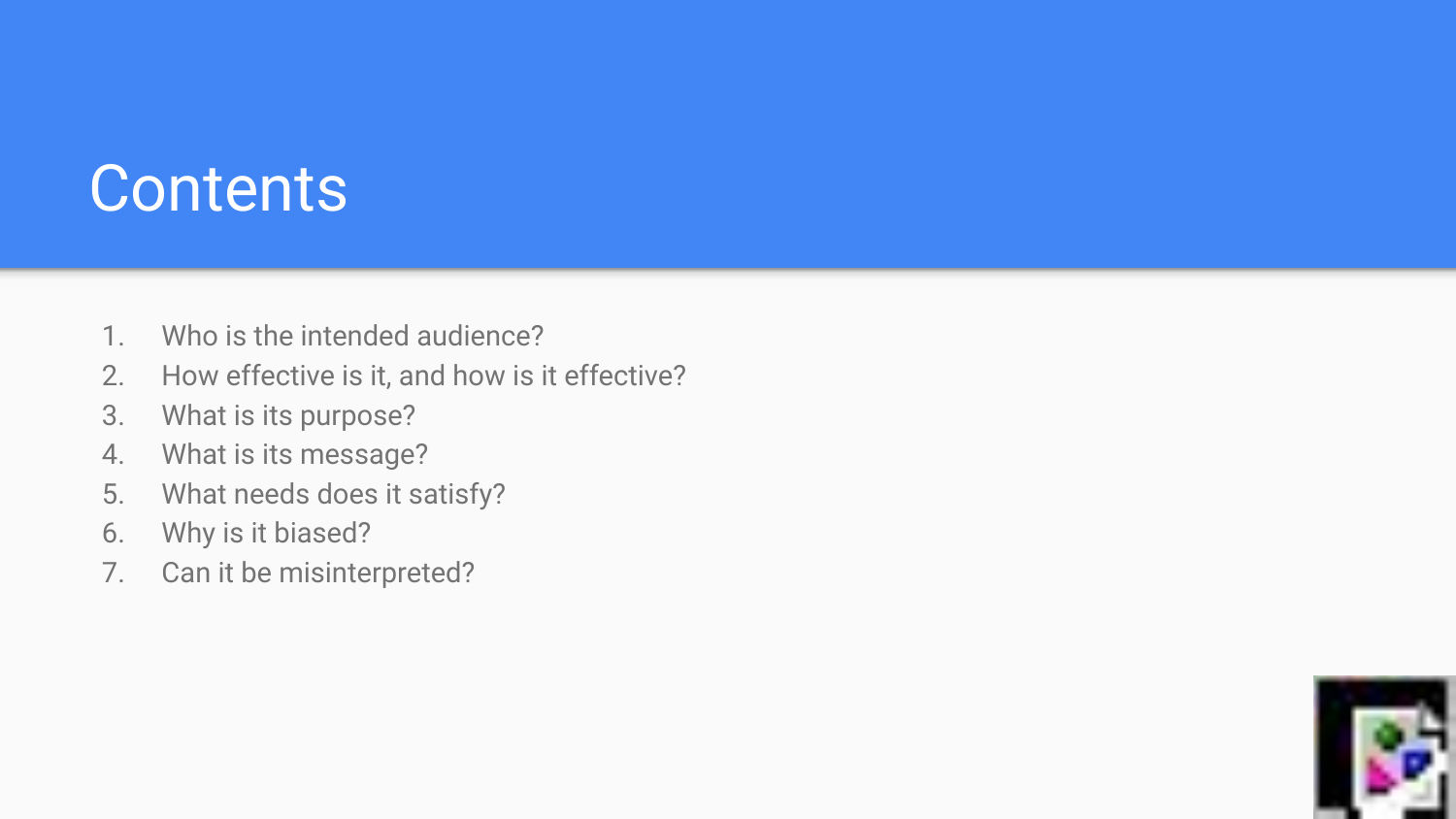### Country of Origin and Intended Audience

- This ad is mainly directed at Young Chinese girls from China who have just started to live independently.
- It can be perceived as trying to reflect the fact that you can only love someone of the same skin colour, or if they are of a different skin tone, you have to whiten them.
- Made by Qiaobi, a Chinese detergent company.

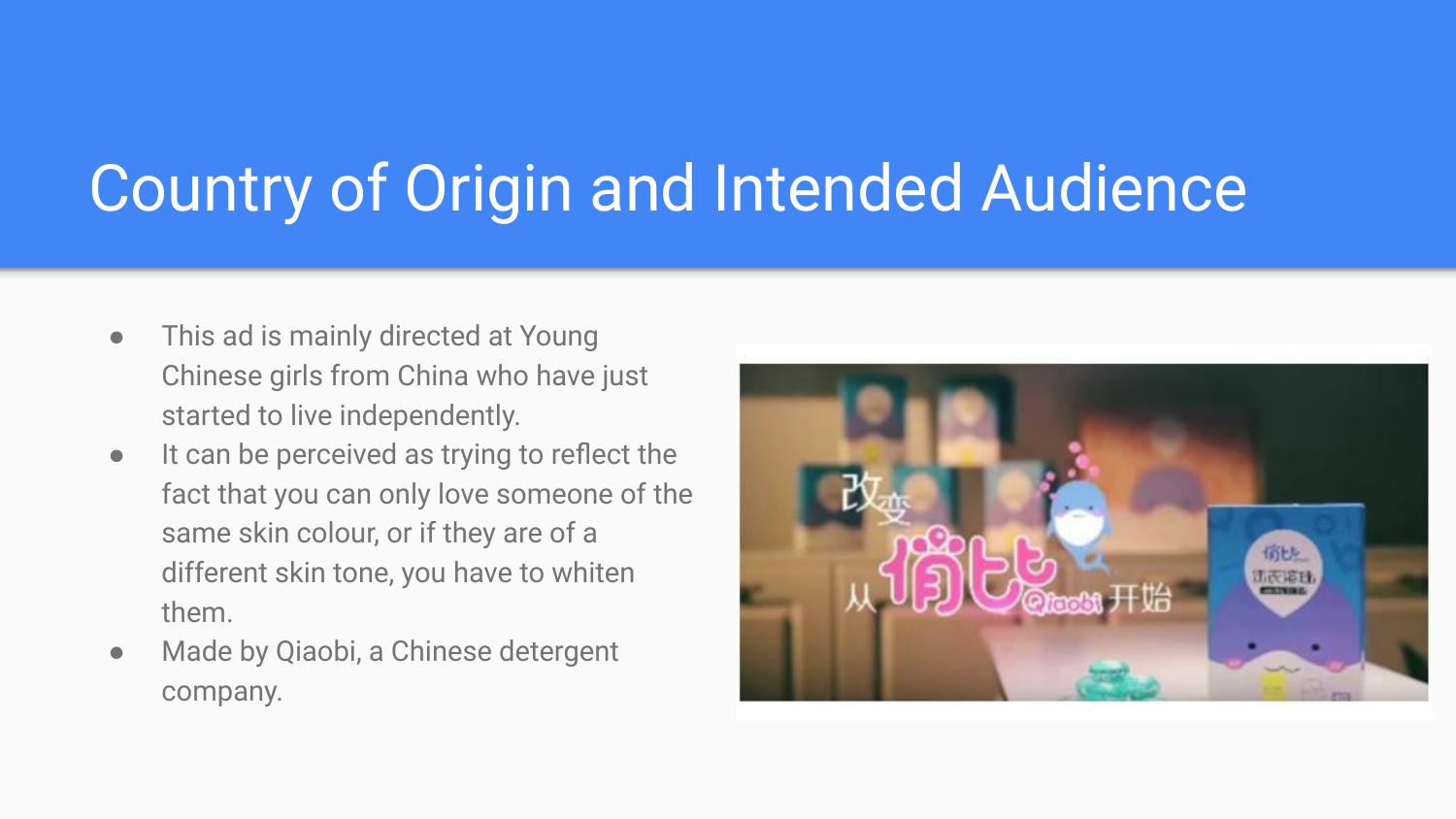

### Purpose and Effectiveness

- The ad is trying to sell a laundry detergent by "making" a black guy turn white.
- It is trying to make an attempt at saying that their laundry detergent is so strong and powerful to the point where it can turn black-stained clothing back to its original colour, yet so gentle to the point where it can be used on people.
- The general message of the ad saying that "our detergent is strong" may be perceived incorrectly.
- The second message we would perceive is that being black is not desireable.
- One better improvement the ad could have made is to use any person that has mud-like stains on his or her body and put them in the washer with their so called "whitening detergent". This would deliver their message much more effectively.
- They are also using the girl's body to advertise the detergent, and this part of the ad is subliminal and perceived by the unconscious mind.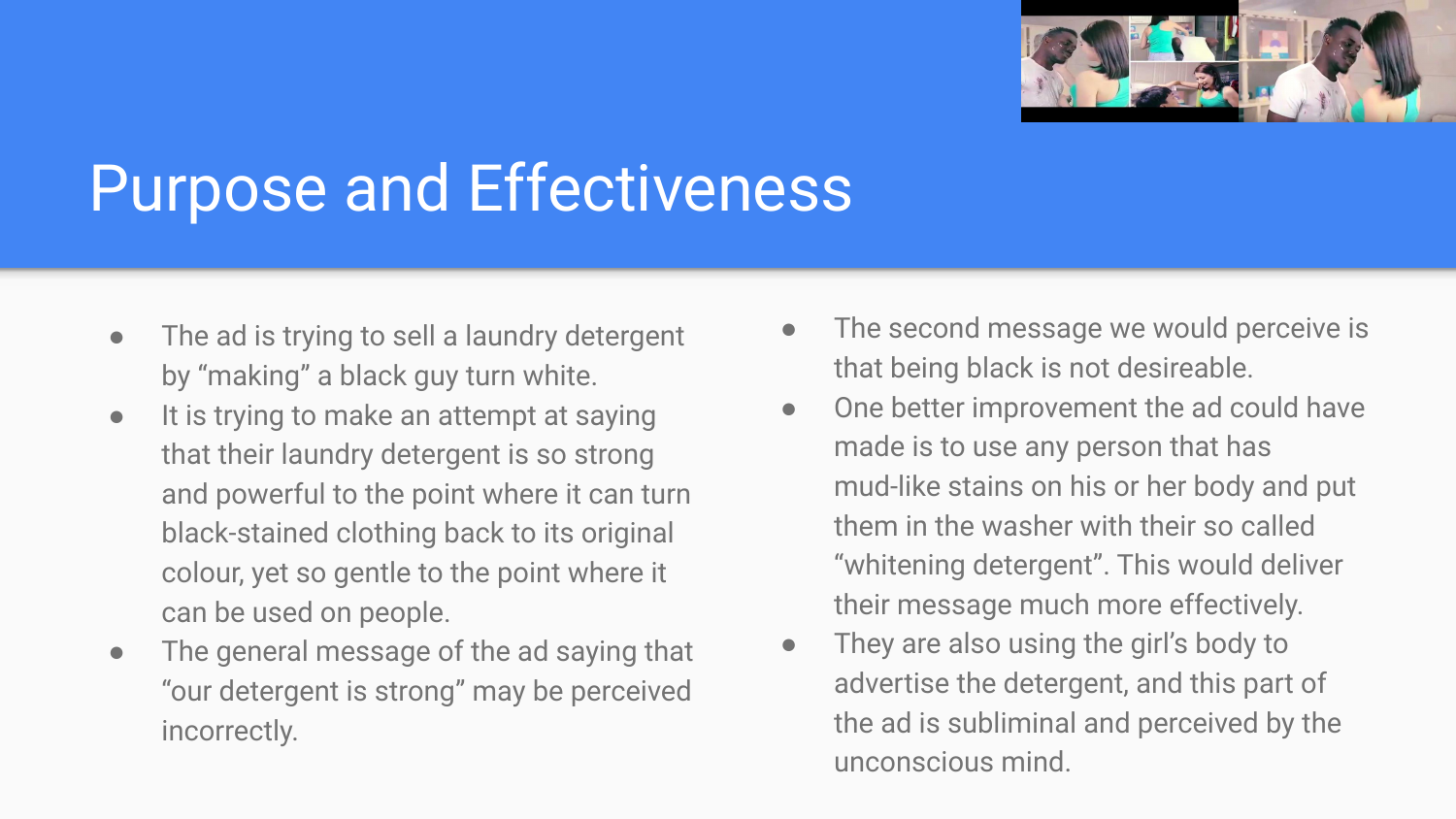### Message & Influence

**•** This will influence the youth of China greatly as there are already many false beauty standards in China that appeared after the Cultural Revolution. They only started believing so after the government declared this as a beauty standard. It was acceptable and it is always been acceptable for the Chinese diaspora (in Malaysia, Singapore, Thailand etc.) to be tanned or dark but it is completely unacceptable for one to be so in China.

Chinese Racist Ad detergent Qiaobi - Propaganda Racista Detergente Oiaobi

| 55                  | <b>MOZAMBICANO</b><br>Subscribe 258        | 601 views             |
|---------------------|--------------------------------------------|-----------------------|
| Add to              | Share<br>More<br>A                         | $\frac{1}{2}$<br>學! 0 |
|                     | Published on 31 May 2016                   |                       |
| Category<br>Licence | People & Blogs<br>Standard YouTube Licence |                       |

- For over a hundred years, the people of China have been easily influenced by whatever their government says. Now that the era of complete totarritalionism is over, it is the government sanctioned media that influences the people.
- During China's Greatest Dynasties (Manchu, Han, Min) the people were never light skinned and were all tanned. It is indeed mass media that changes culture.

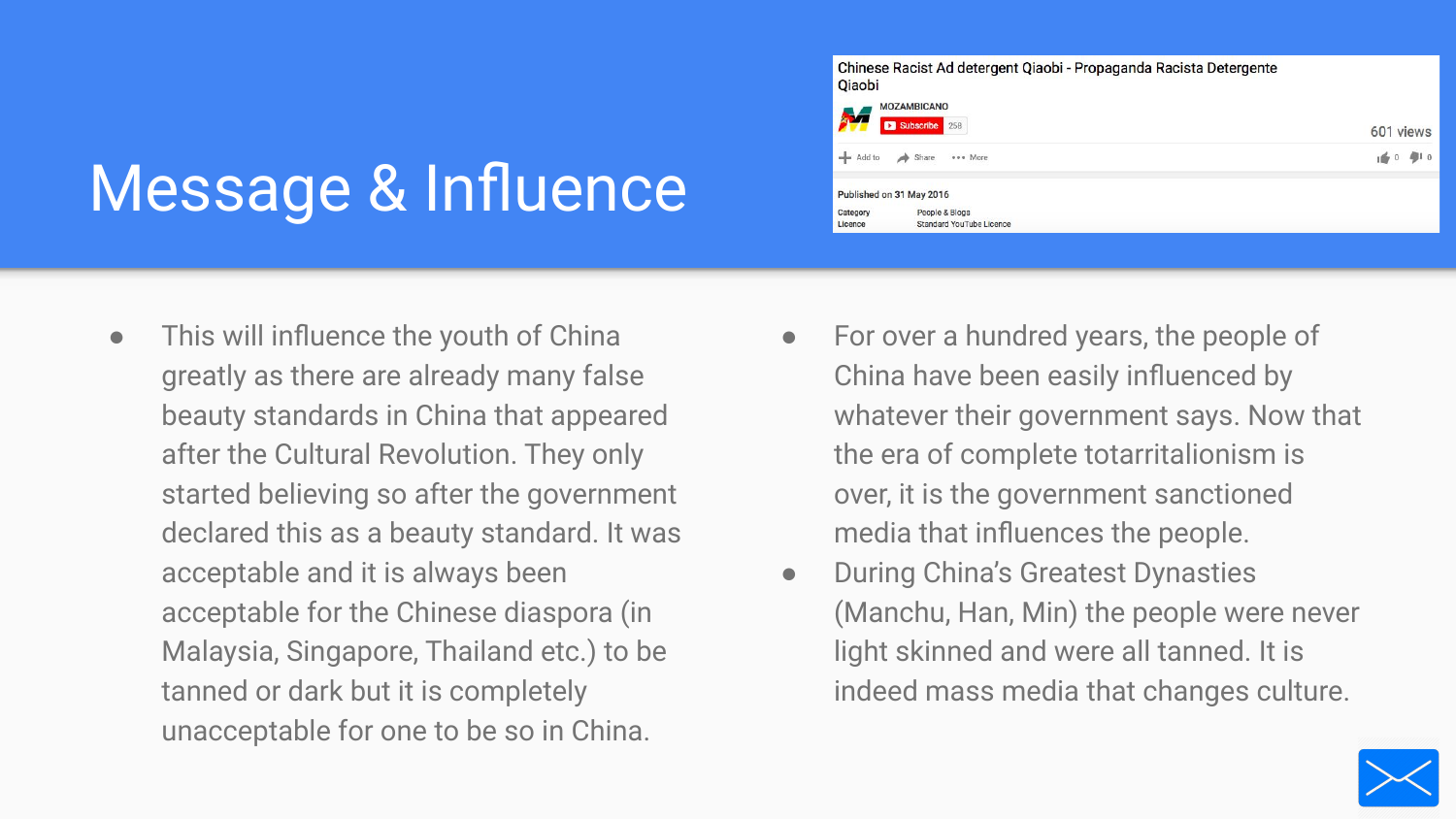### In real life

- This ad satisfies the need of cultural appropriation and the need to be "superior" over other cultures.
- It glorifies whiteness, something the Chinese did not glorify until after the cultural revolution.
- It's promoting racism. That's how most people would perceive the ad anyway.
- The ad has a humorous tone to it, so it grabs people's attention.

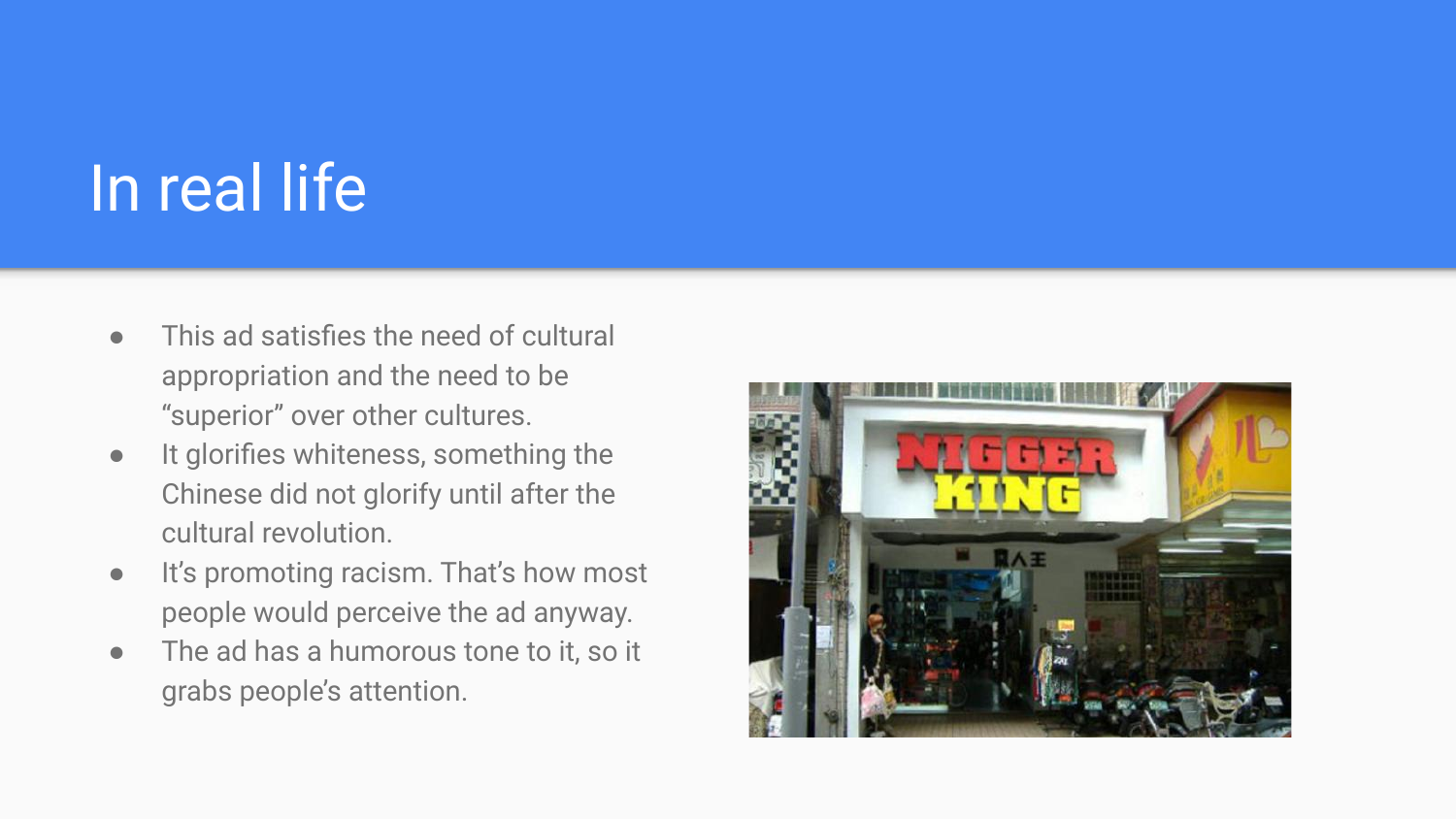#### **Biassness** Racism in the ad

The ad is clearly showing and stating that people who possess skin tones of dark colours shouldn't be in a relationship with those of lighter skin colours. It doubles as an insult where it's trying to say that you should "wash" your black partner to turn him white.

It is trying to say that whiter people are more superior over darker skinned or tanned people.

### "Don't be black. It'll save you a lotta trouble." - Anonymous

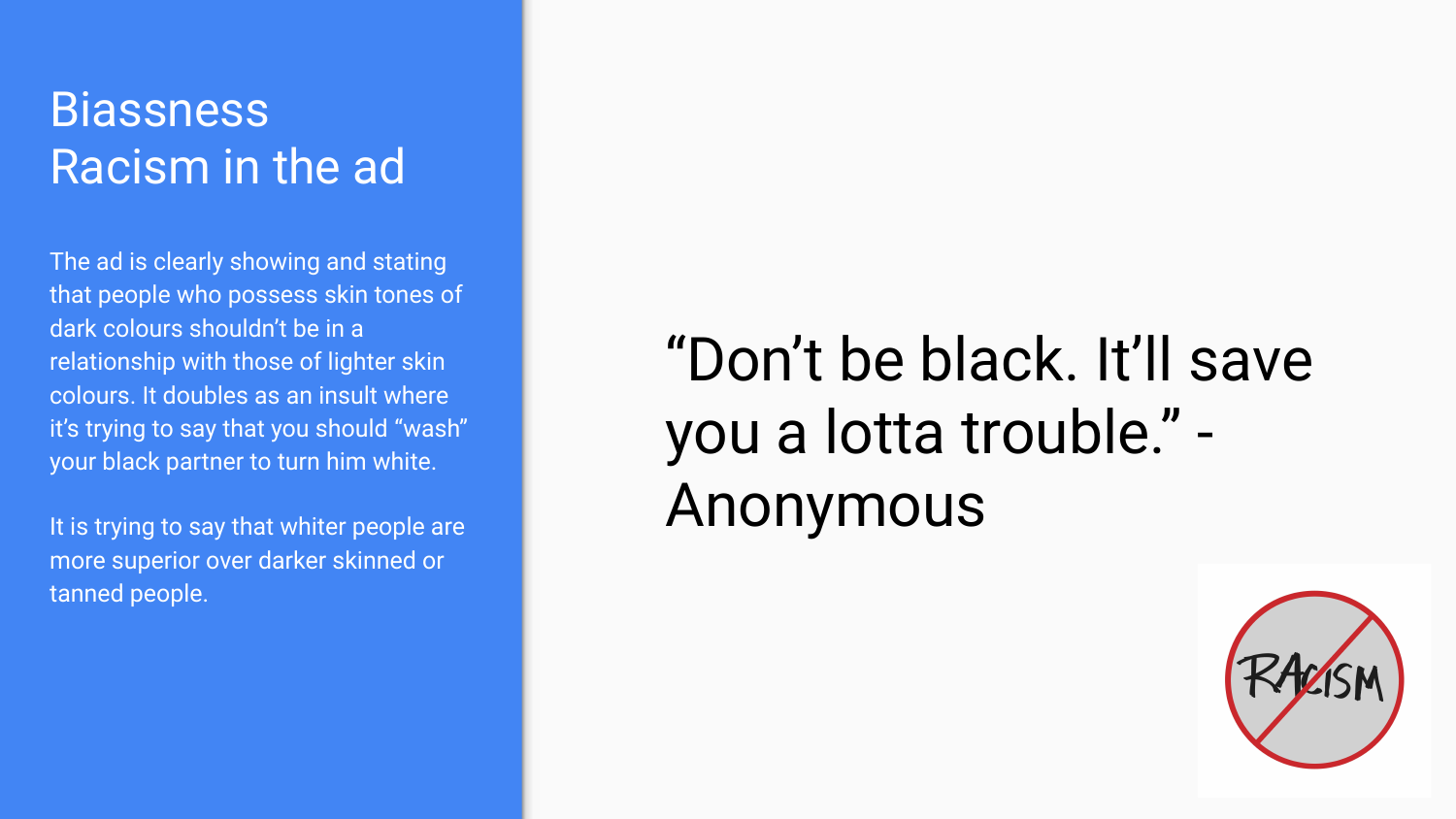#### A Big Misinterpretation?

What if the the Chinese director of the video isn't aware of the fact that turning a black person white(r) is racist? Maybe our subconsciousness is playing tricks on us. On many occasions, most Chinese Nationals I have ever spoken to has never seen anyone with black or brown skin and whenever they see a black tourist, they would take pictures and videos of him, as if he was a film star and they were his paparazzi. After all, the message of the video is supposed to be "our detergent is extremely strong and can remove any stain". Maybe the director just didn't know. Or did he?

### Don't judge a book by its cover.

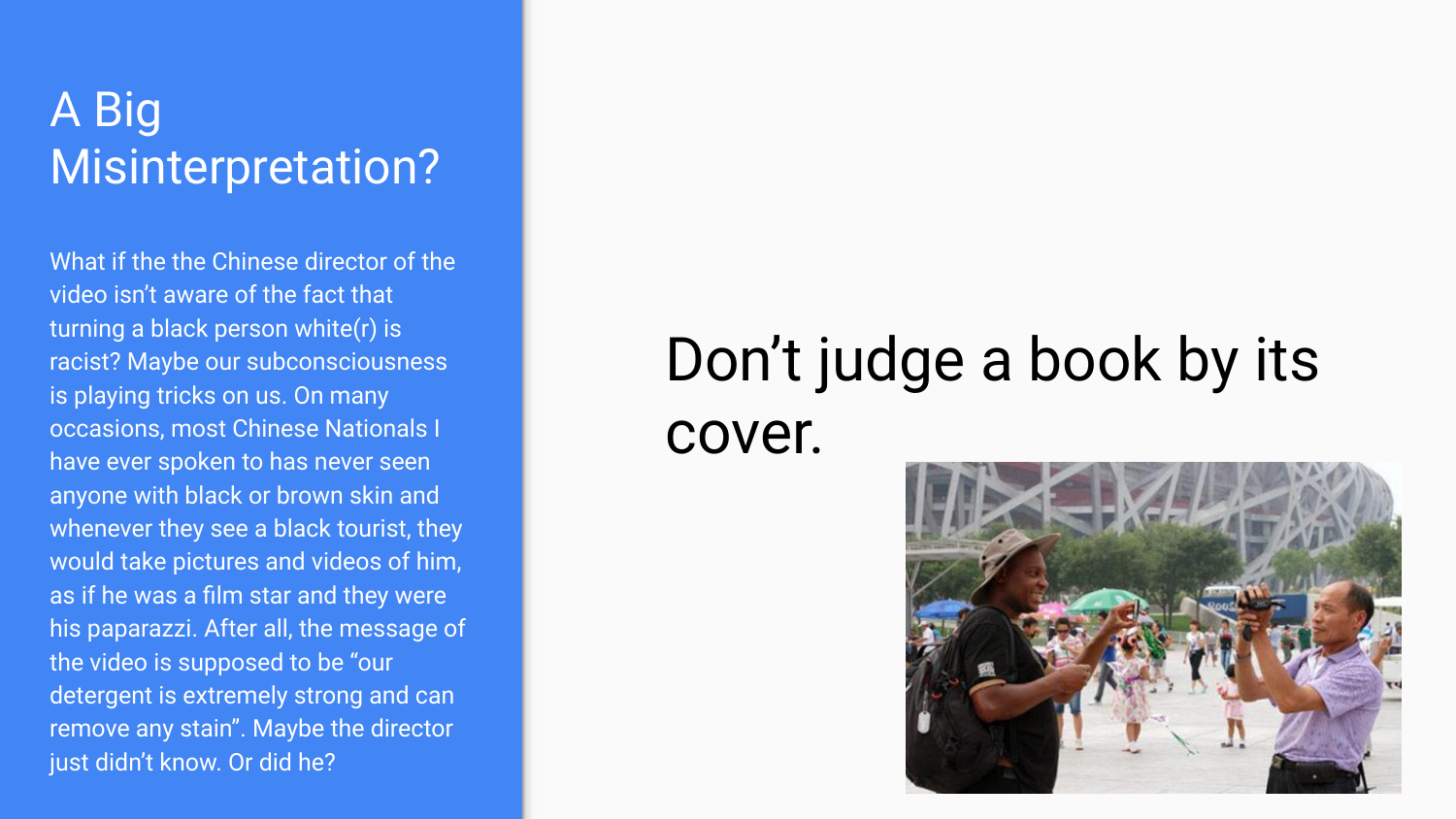Just to prove my point...





So, what part of the pictures caught your eye? And what did you conclude from them?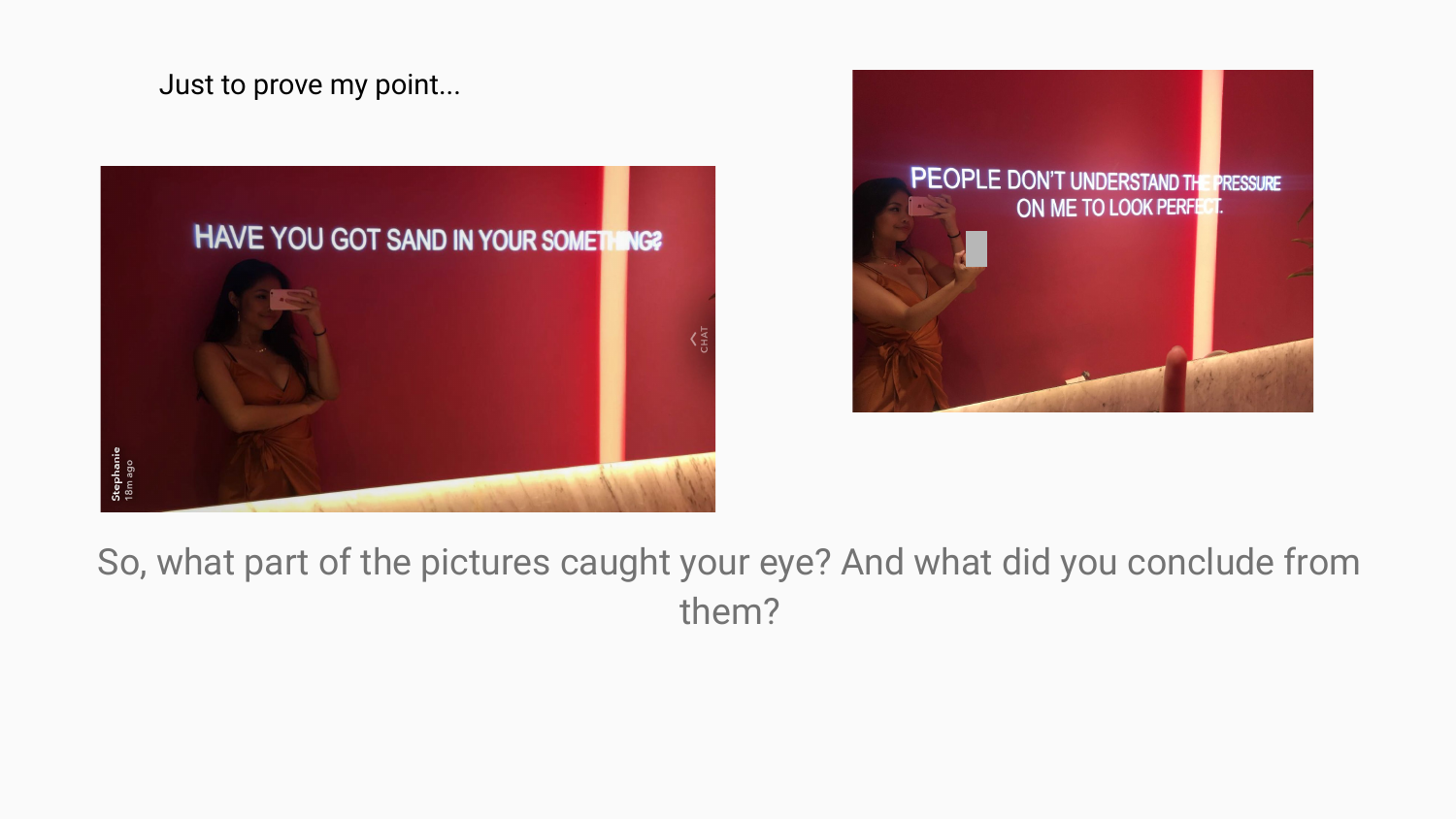### 80%

of an ad is perceived by the unconscious mind.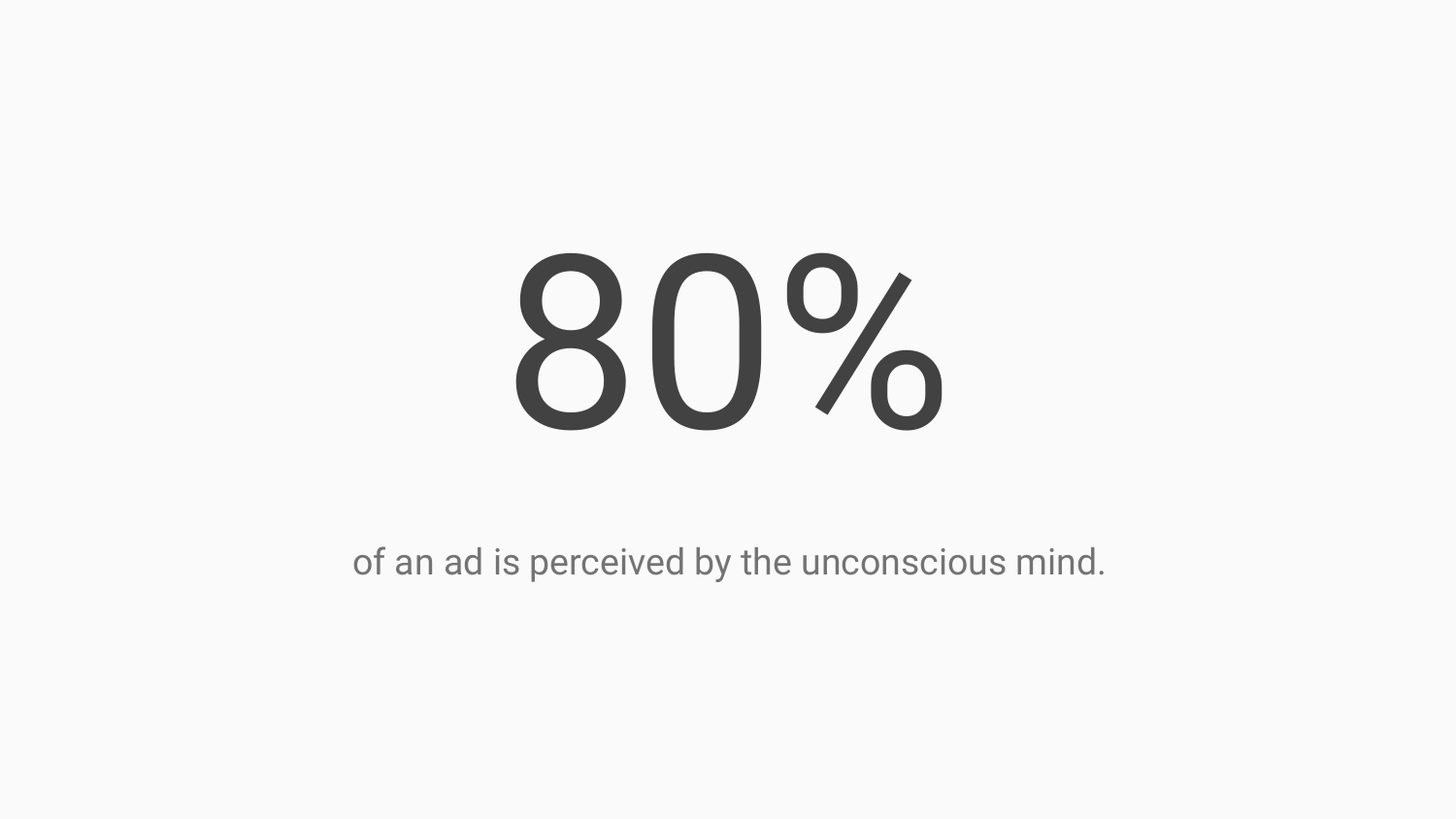You are

## 100 times

more likely to be influenced by subliminal messages.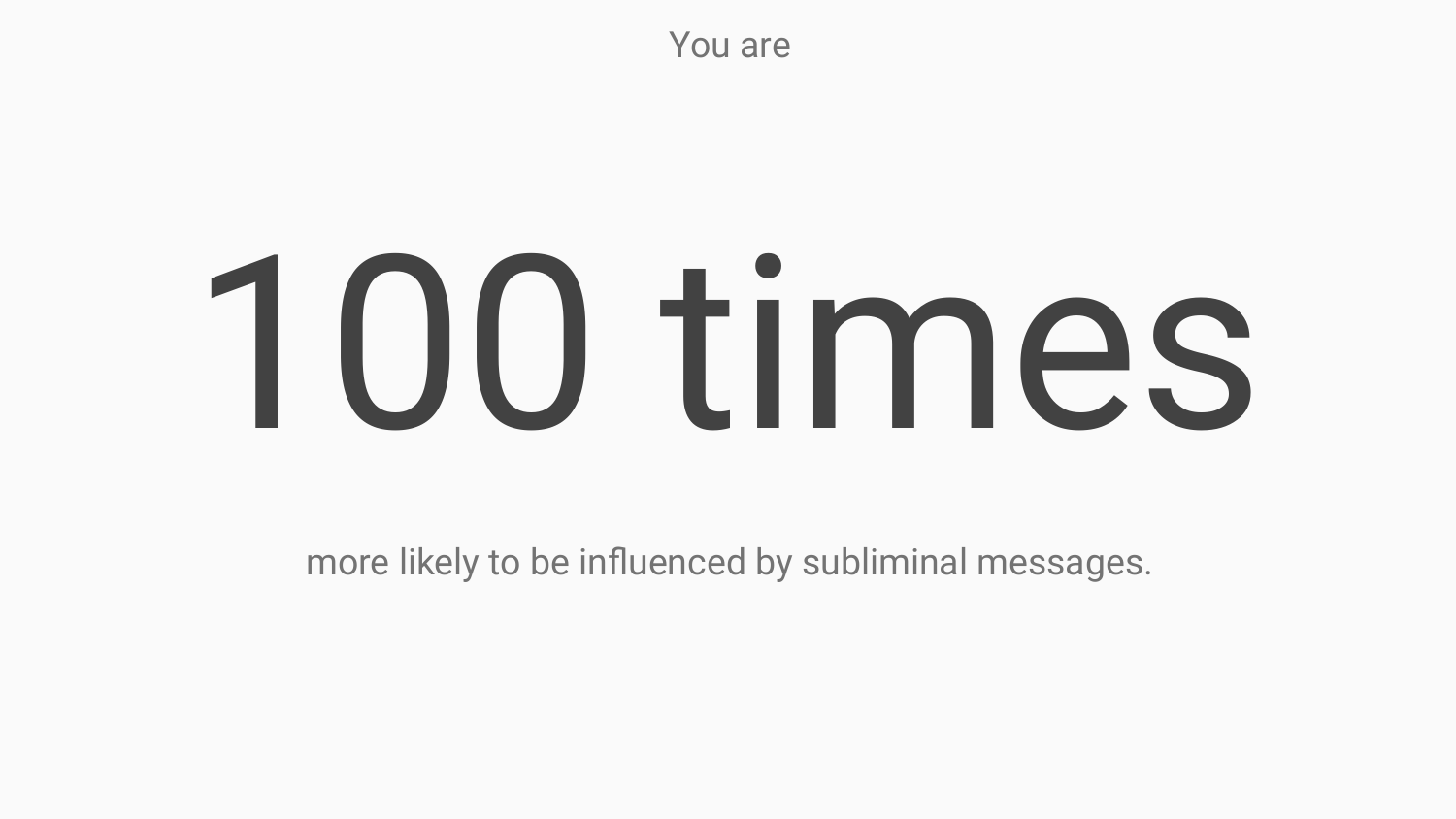All ads are

# like this

Even the detergent ad.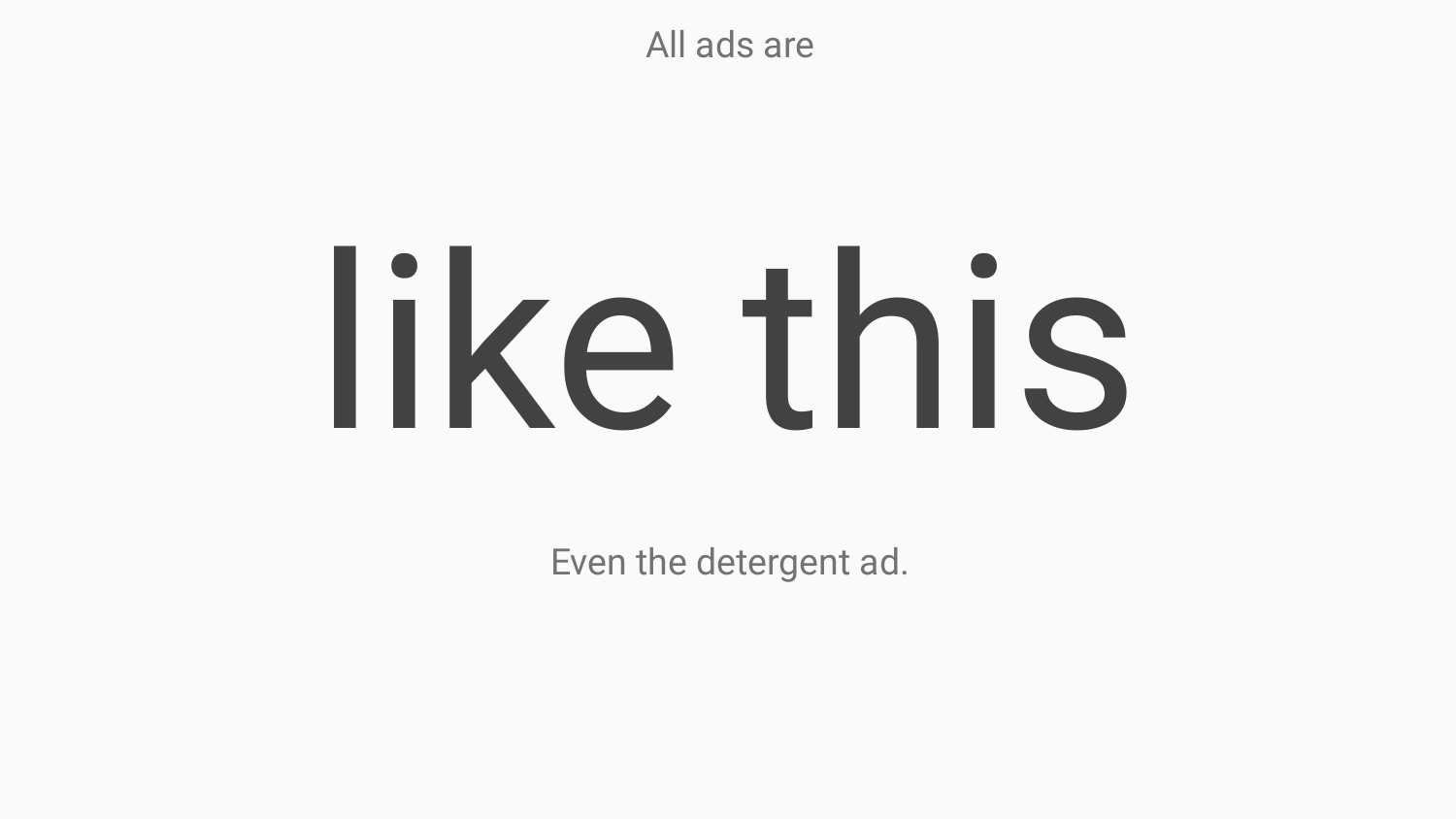Propaganda

### and

advertising. What's the difference?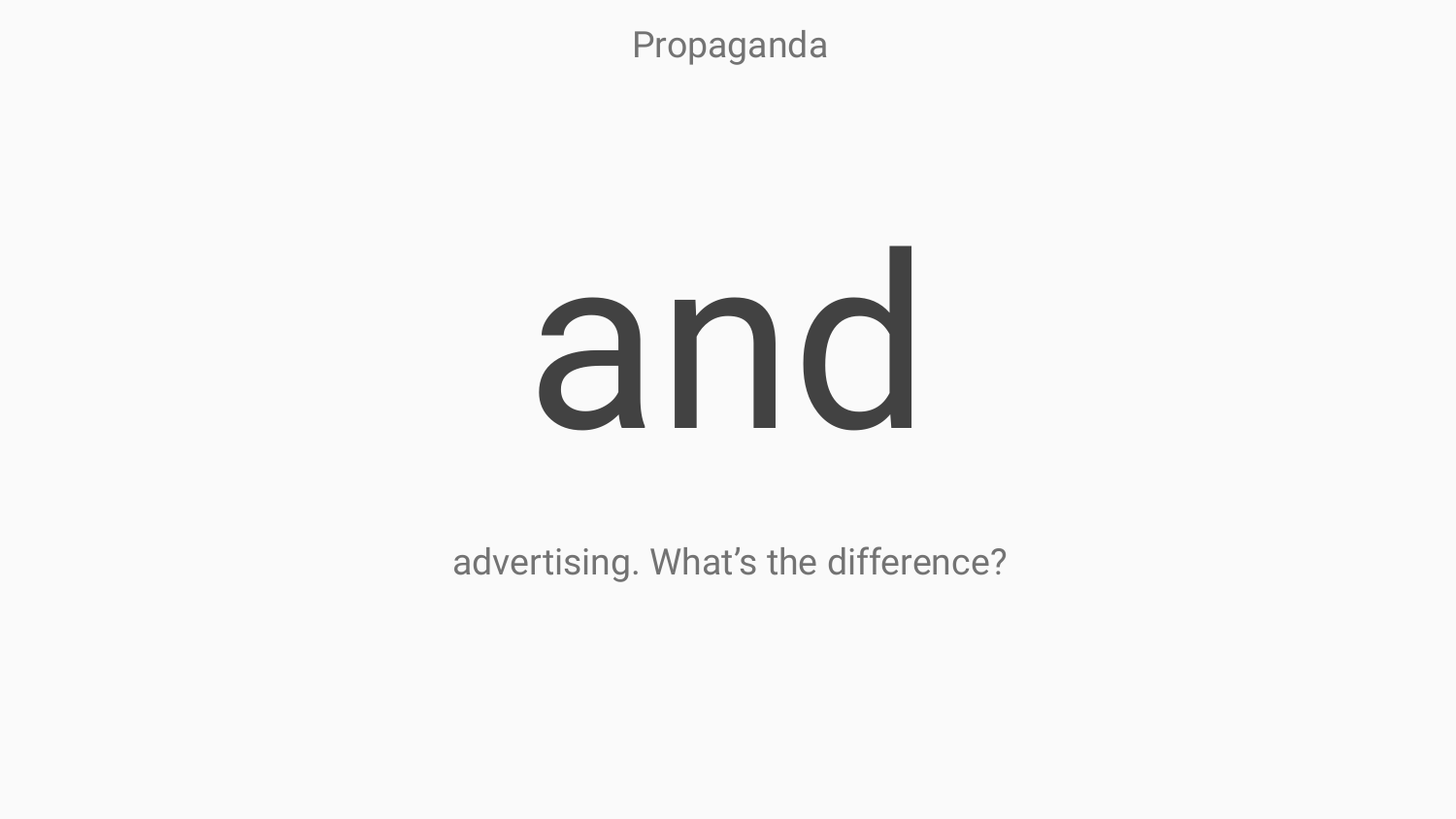That's how

### media influences culture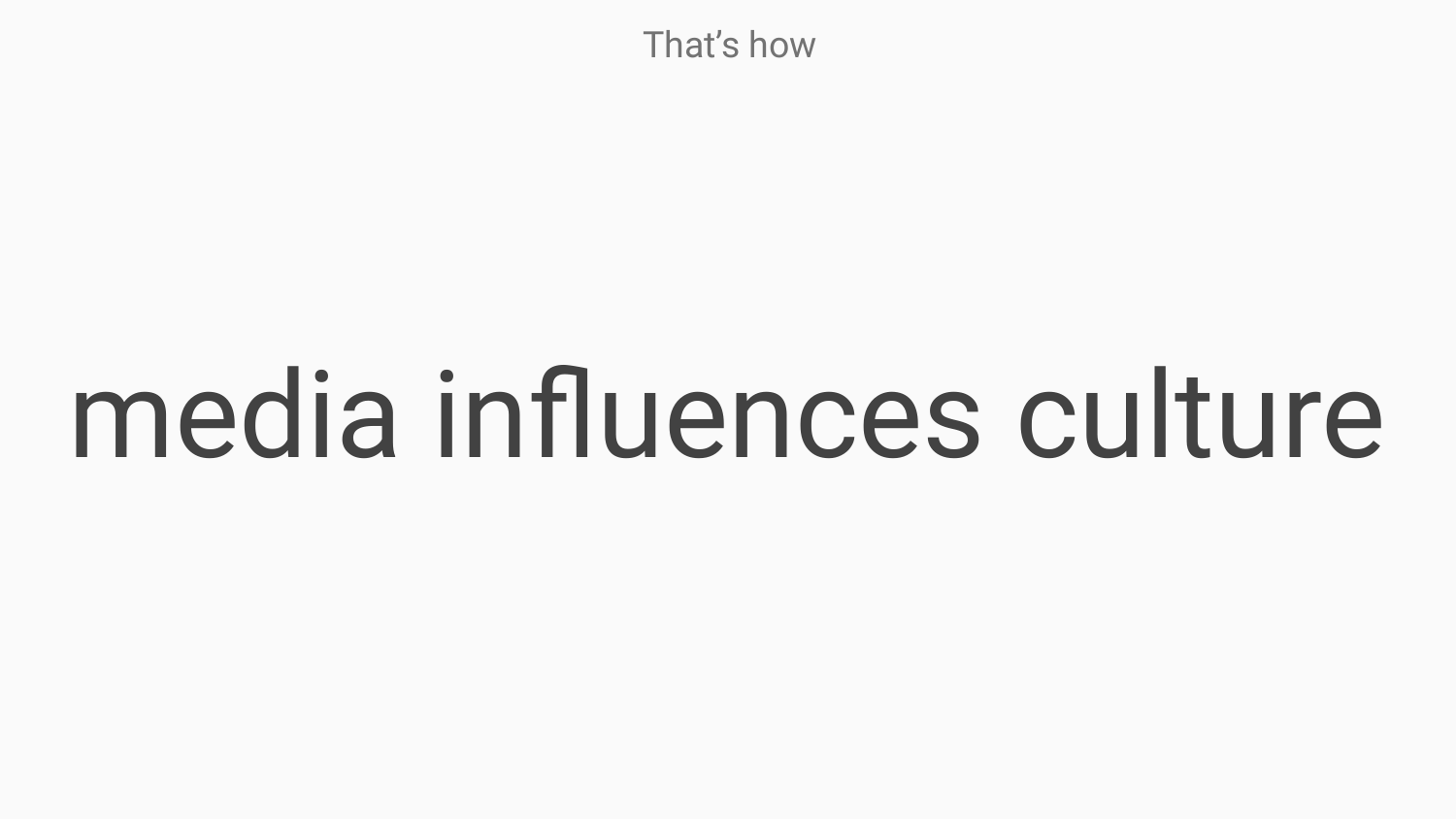Buy 1, Get 1

### FREE

When you purchase 2 packs of this product for RM99.99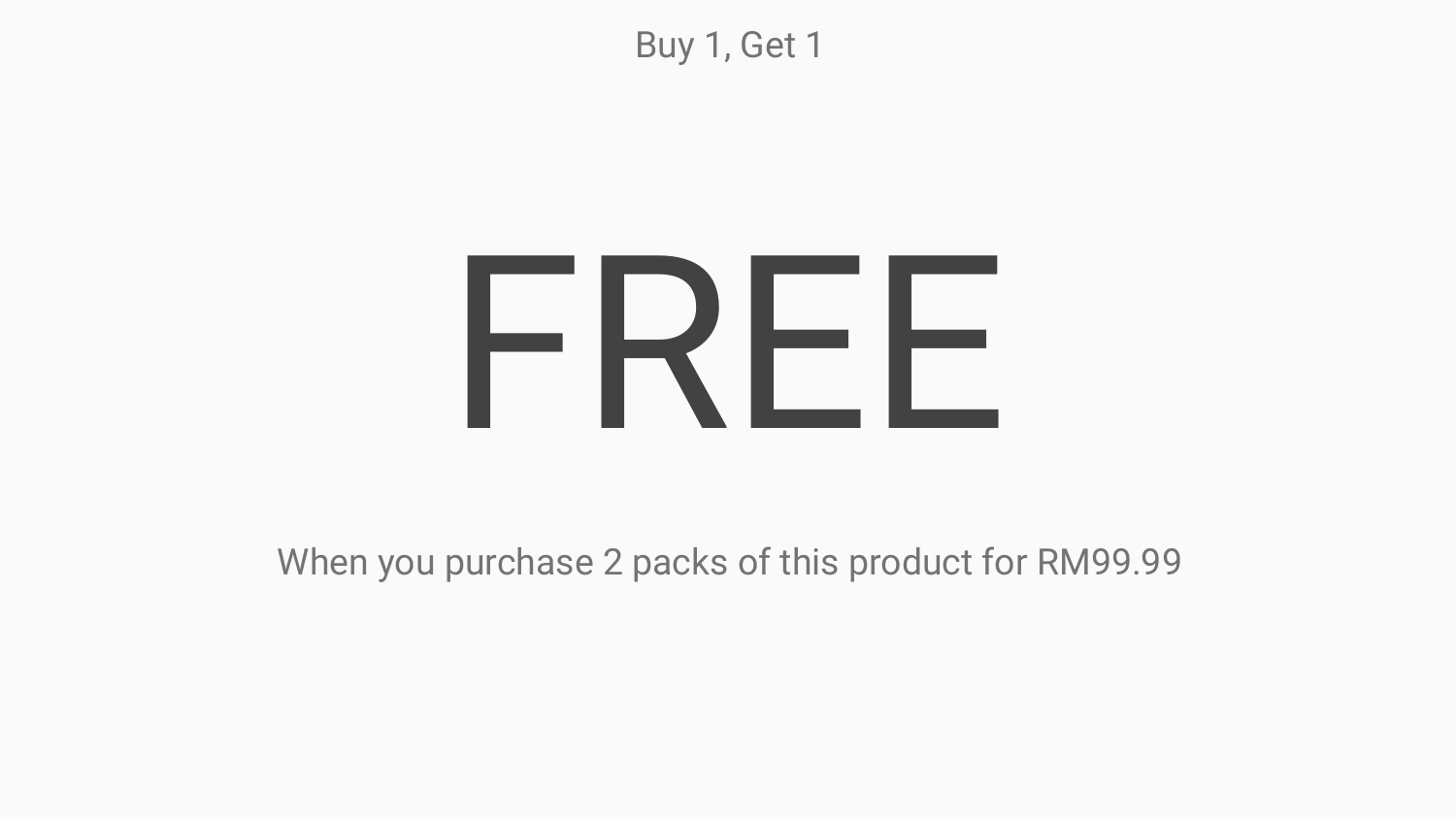Don't

# believe me?

You do now, right?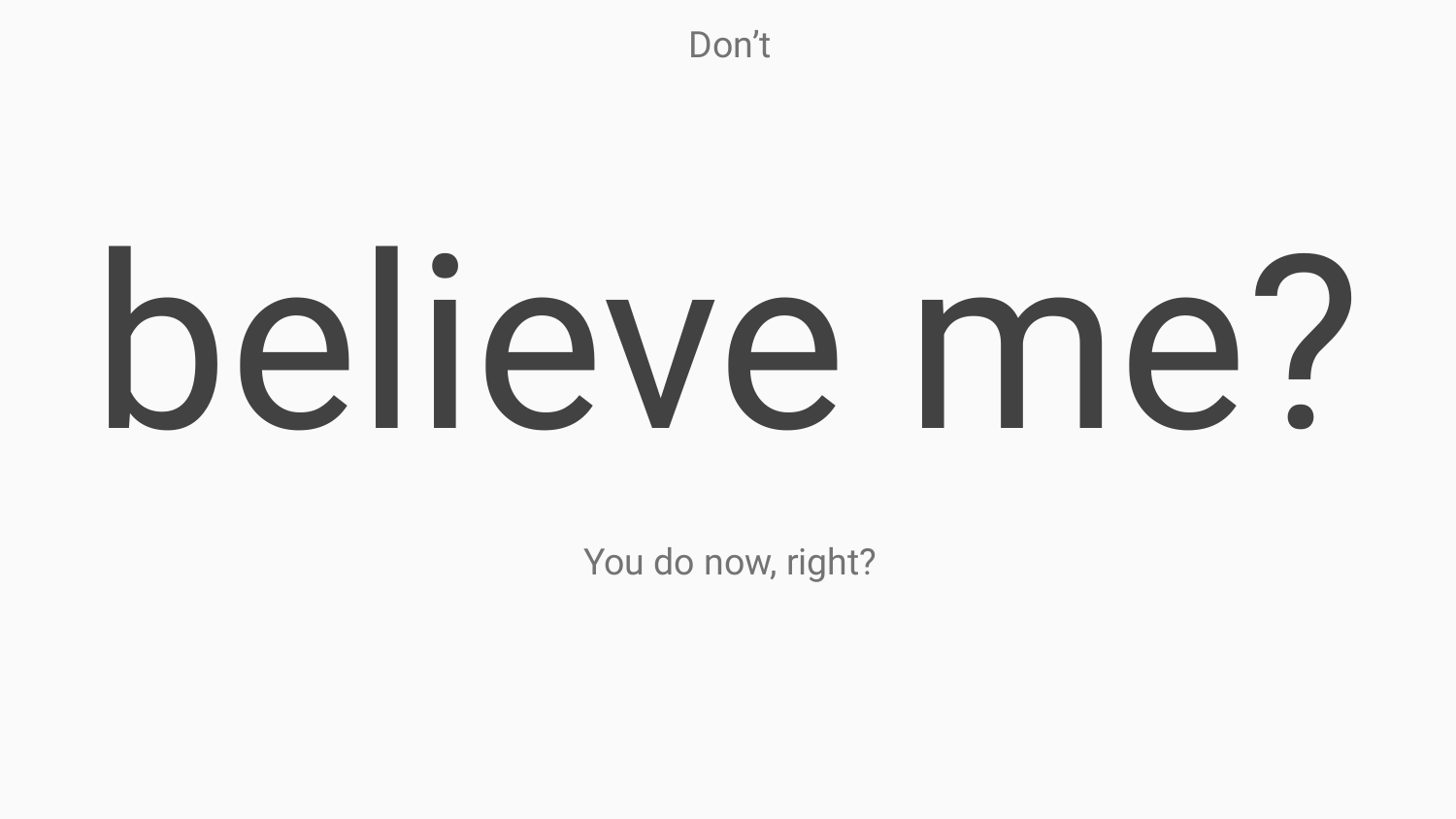### Think carefully

before you conform to any media.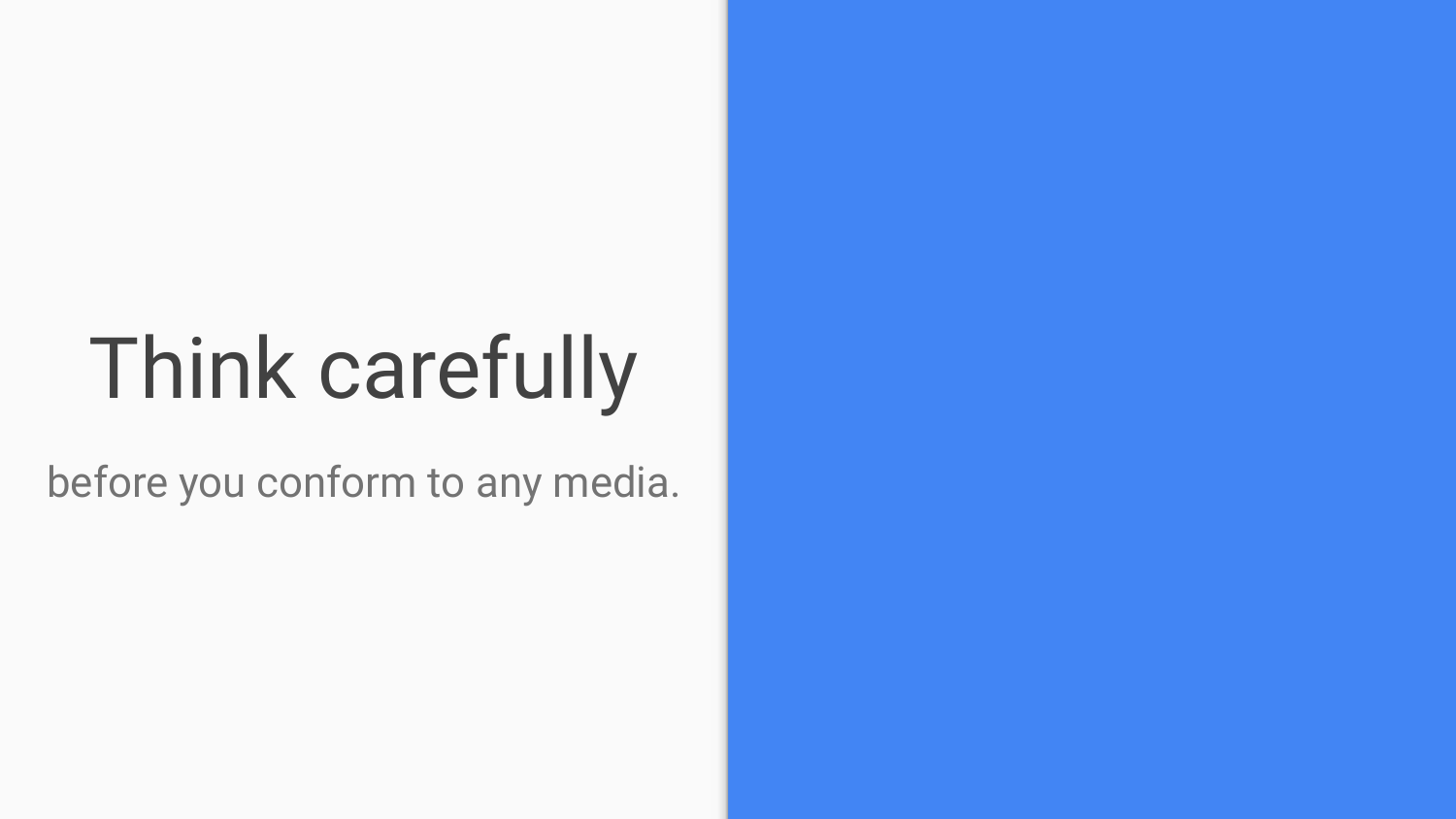The media is taking over our reality, our society, our culture and we don't even realise it.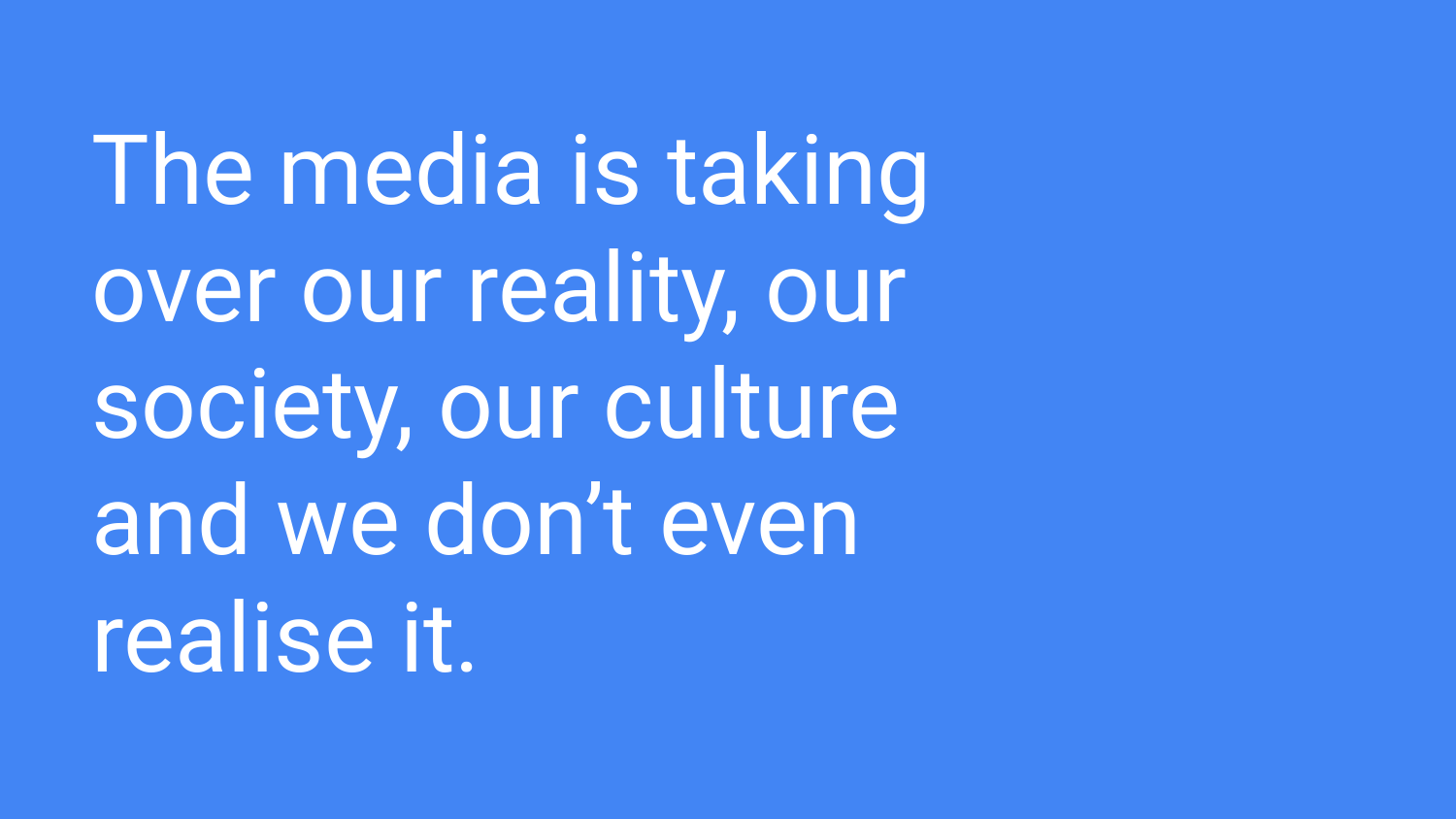#### Works Cited

Wang, Lucia. "Are You Being Manipulated by Subliminal Messages?" *Visme.co*, Easy WebContent, Inc., 4 Nov. 2016, blog.visme.co/subliminal-messages/.

Dobson, Stuart. "How the Media Controls Your Reality." *Social Rebirth*, SocialRebirth.org, 4 Nov. 2015, socialrebirth.org/how-the-media-controls-your-reality/.

MY YOUTUBE REFERENCE "Are You Being Manipulated by Subliminal Messages?" *Visme.co*, Easy WebContent, Inc., 4 Nov. 2016, blog.visme.co/subliminal-messages/.